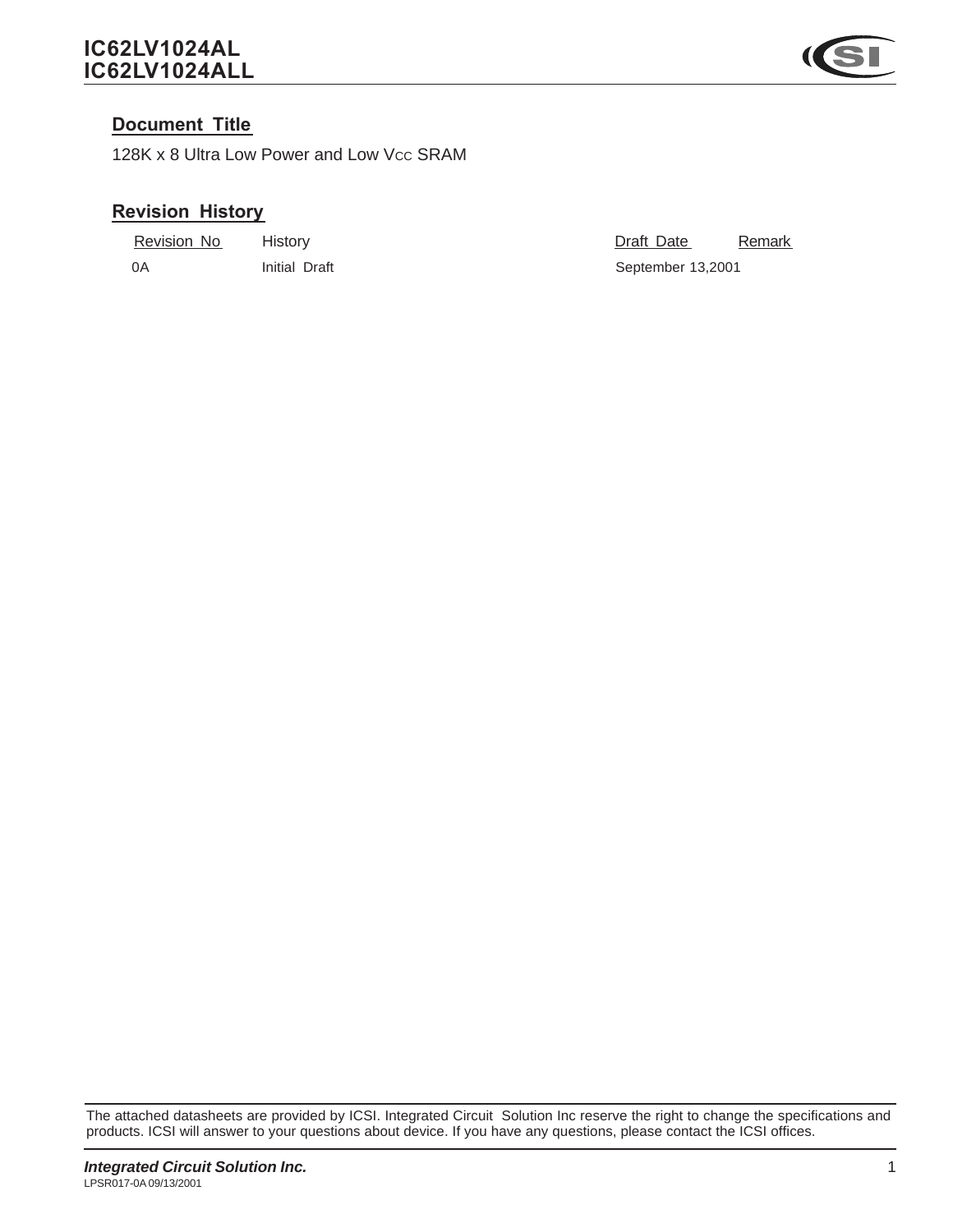# *128K x 8 LOW POWER and LOW Vcc CMOS STATIC RAM*

# *FEATURES*

- Access times of 45, 55, and 70 ns
- *•* Low active power: 60 mW (typical)
- *•* Low standby power: 15 µW (typical) CMOS standby
- Low data retention voltage: 2V (min.)
- Available in Low Power (-L) and Ultra Low Power (-LL)
- Output Enable  $(\overline{OE})$  and two Chip Enable (CE1 and CE2) inputs for ease in applications
- TTL compatible inputs and outputs
- Single 2.7V to 3.3V power supply

### *DESCRIPTION*

The *ICSI* IC62LV1024AL and IC62LV1024ALL are low power and low Vcc,131,072-word by 8-bit CMOS static RAMs. They are fabricated using *ICSI*'s high-performance CMOS technology. This highly reliable process coupled with innovative circuit design techniques, yields higher performance and low power consumption devices.

When CE1 is HIGH or CE2 is LOW (deselected), the device assumes a standby mode at which the power dissipation can be reduced by using CMOS input levels.

Easy memory expansion is provided by using two Chip Enable inputs, CE1 and CE2. The active LOW Write Enable (WE) controls both writing and reading of the memory.

The IC62LV1024AL and IC62LV1024ALL are available in 32-pin 8\*20mm TSOP-1, 8\*13.4mm TSOP-1, 450mil SOP and 48-pin 6\*8mm TF-BGA.



# *FUNCTIONAL BLOCK DIAGRAM*

ICSI reserves the right to make changes to its products at any time without notice in order to improve design and supply the best possible product. We assume no responsibility for any errors which may appear in this publication. © Copyright 2000, Integrated Circuit Solution Inc.

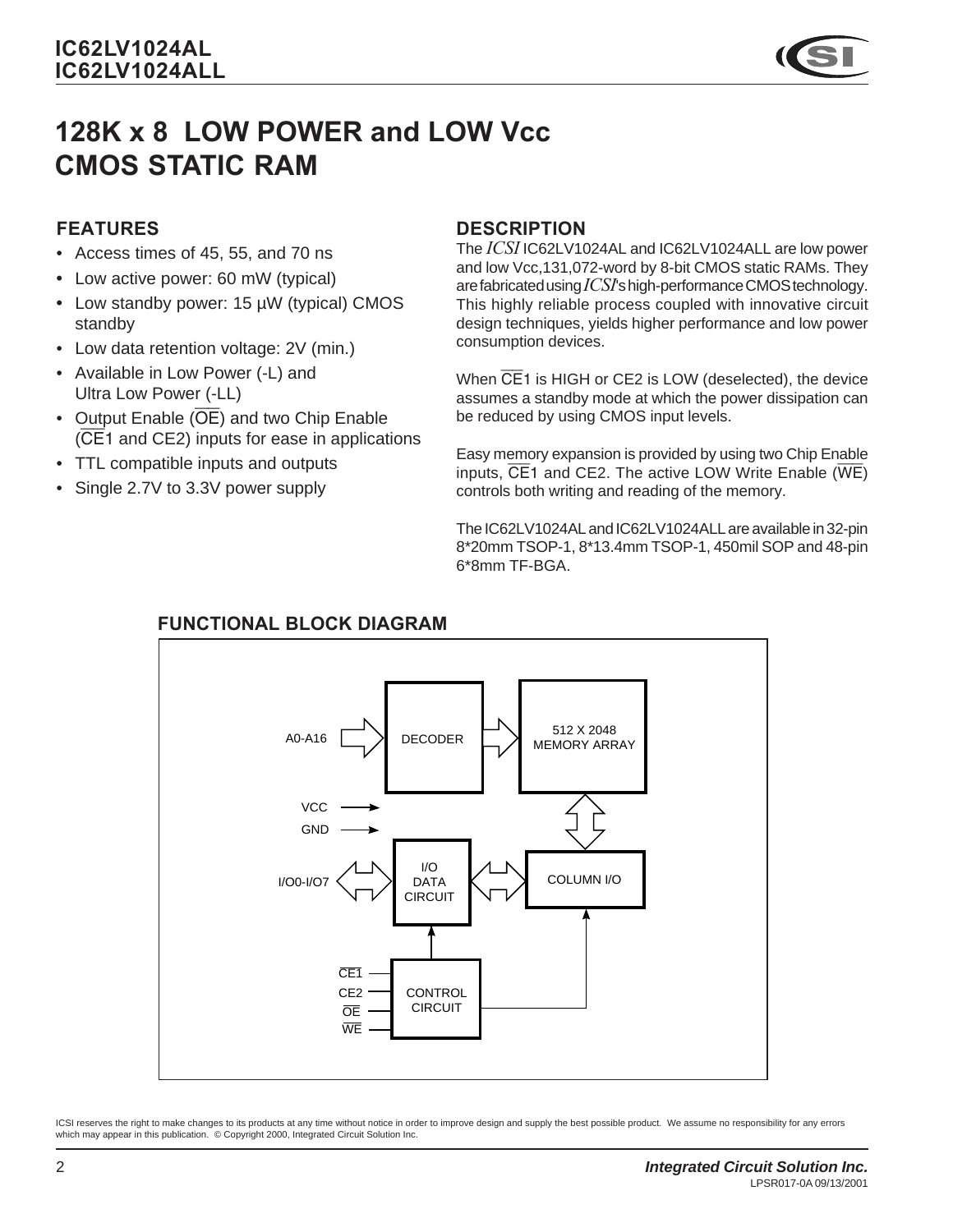# *IC62LV1024AL IC62LV1024ALL*



### *PIN CONFIGURATION 32-Pin SOP*



#### *PIN CONFIGURATION 32-Pin 8x20mm TSOP-1 and 8x13.4mm TSOP-1*



#### *48-Pin 6x8mm TF-BGA*



#### *PIN DESCRIPTIONS*

| A0-A16            | <b>Address Inputs</b> |
|-------------------|-----------------------|
| $\overline{CE}$ 1 | Chip Enable 1 Input   |
| CE <sub>2</sub>   | Chip Enable 2 Input   |
| <b>OE</b>         | Output Enable Input   |
| <b>WE</b>         | Write Enable Input    |
| $I/OO-I/O7$       | Input/Output          |
| ΝC                | No Connection         |
| Vcc               | Power                 |
| GND               | Ground                |

#### *OPERATING RANGE*

| Range      | <b>Ambient Temperature</b>         | <b>V</b> cc  |
|------------|------------------------------------|--------------|
| Commercial | $0^{\circ}$ C to +70 $^{\circ}$ C  | 2.7V to 3.3V |
| Industrial | $-40^{\circ}$ C to $+85^{\circ}$ C | 2.7V to 3.3V |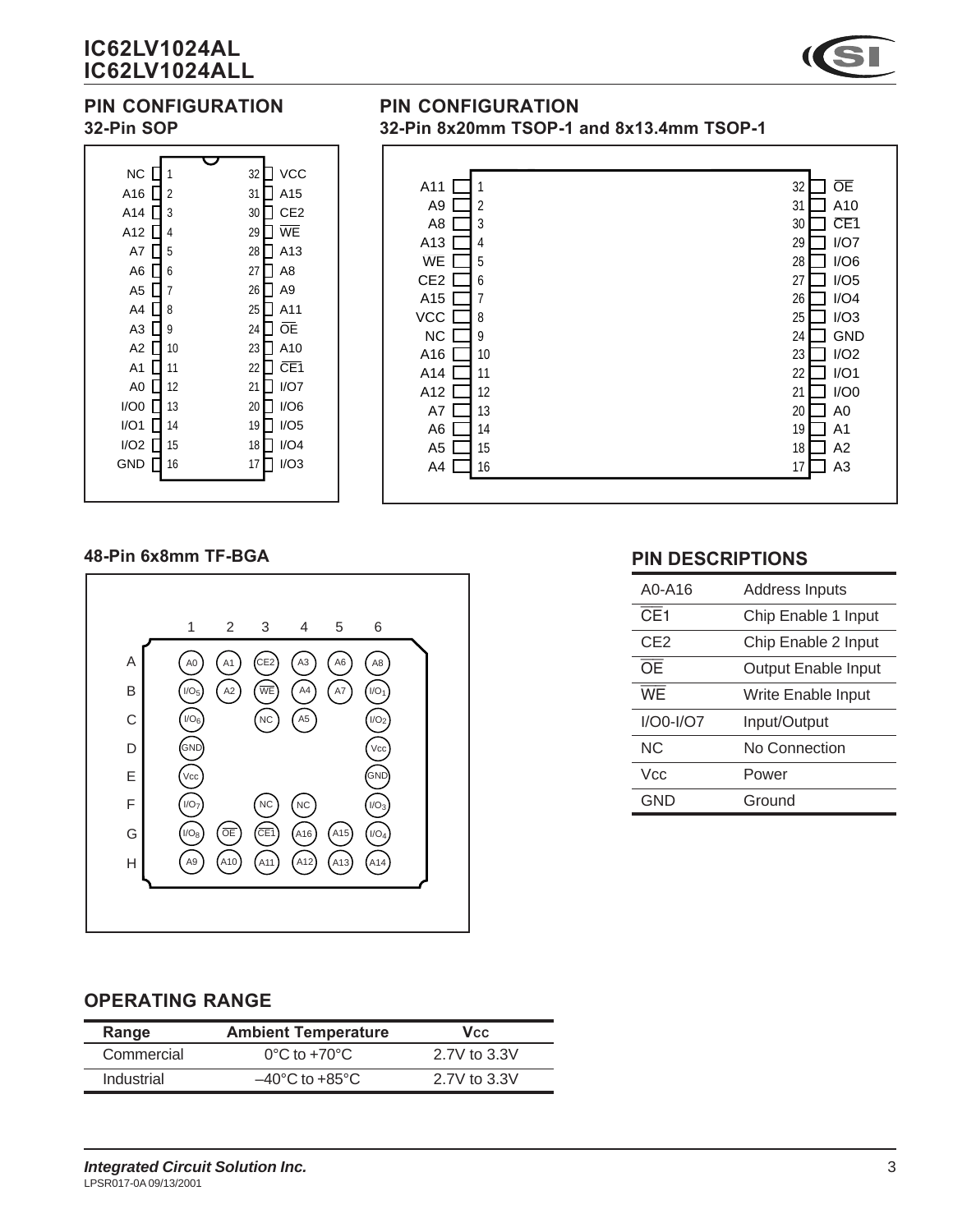#### *TRUTH TABLE*

| <b>Mode</b>       | WF | CFI | CE2 | <b>OF</b> | I/O Operation | <b>Vcc Current</b> |
|-------------------|----|-----|-----|-----------|---------------|--------------------|
| Not Selected      |    | н   |     |           | High-Z        | ISB1, ISB2         |
| (Power-down)      | X  |     |     |           | High-Z        | ISB1, ISB2         |
| Output Disabled H |    |     |     |           | High-Z        | Icc                |
| Read              |    |     |     |           | DOUT          | Icc                |
| Write             |    |     |     |           | Din           | Icc                |

#### *ABSOLUTE MAXIMUM RATINGS(1)*

| Symbol       | <b>Parameter</b>                     | Value            | Unit |
|--------------|--------------------------------------|------------------|------|
| <b>VTFRM</b> | Terminal Voltage with Respect to GND | $-0.5$ to $+3.6$ |      |
| Vcc          | Vcc related to GND                   | $-0.3$ to $+3.6$ |      |
| Tbias        | <b>Temperature Under Bias</b>        | $-40$ to $+85$   | °C   |
| Tstg         | <b>Storage Temperature</b>           | $-65$ to $+150$  | °C   |
|              | <b>Power Dissipation</b>             | 0 7              | W    |

*Notes:*

1. Stress greater than those listed under ABSOLUTE MAXIMUM RATINGS may cause permanent damage to the device. This is a stress rating only and functional operation of the device at these or any other conditions above those indicated in the operational sections of this specification is not implied. Exposure to absolute maximum rating conditions for extended periods may affect reliability.

#### *CAPACITANCE(1,2)*

| <b>Symbol</b> | <b>Parameter</b>          | <b>Conditions</b>     | Max. | Unit |
|---------------|---------------------------|-----------------------|------|------|
| CіN           | Input Capacitance         | $V_{IN} = 0V$         |      | p⊦   |
| COUT          | <b>Output Capacitance</b> | $V_{\text{OUT}} = 0V$ |      | рF   |

*Notes:*

1. Tested initially and after any design or process changes that may affect these parameters.

2. Test conditions:  $Ta = 25^{\circ}C$ ,  $f = 1$  MHz,  $Vcc = 3.0V$ .

#### **DC ELECTRICAL CHARACTERISTICS** (Over Operating Range)

| <b>Symbol</b> | <b>Parameter</b>                 | <b>Test Conditions</b>         | Min.   | Max.        | Unit |
|---------------|----------------------------------|--------------------------------|--------|-------------|------|
| VOH           | Output HIGH Voltage              | $Vcc = Min.$ , $IOH = -1.0 mA$ | 2.2    |             |      |
| VOL           | Output LOW Voltage               | $Vcc = Min.$ , $IOL = 2.1 mA$  |        | 0.4         |      |
| VIH           | Input HIGH Voltage               |                                | 2.2    | $Vcc + 0.3$ | V    |
| VIL           | Input LOW Voltage <sup>(1)</sup> |                                | $-0.3$ | 0.4         |      |
| Iц            | Input Leakage                    | $GND \leq V_{IN} \leq V_{CC}$  | -1     |             | μA   |
| <b>ILO</b>    | Output Leakage                   | $GND \leq V$ OUT $\leq V$ CC   | —1     |             | μA   |

*Notes:*

1.  $V_{IL} = -3.0V$  for pulse width less than 10 ns.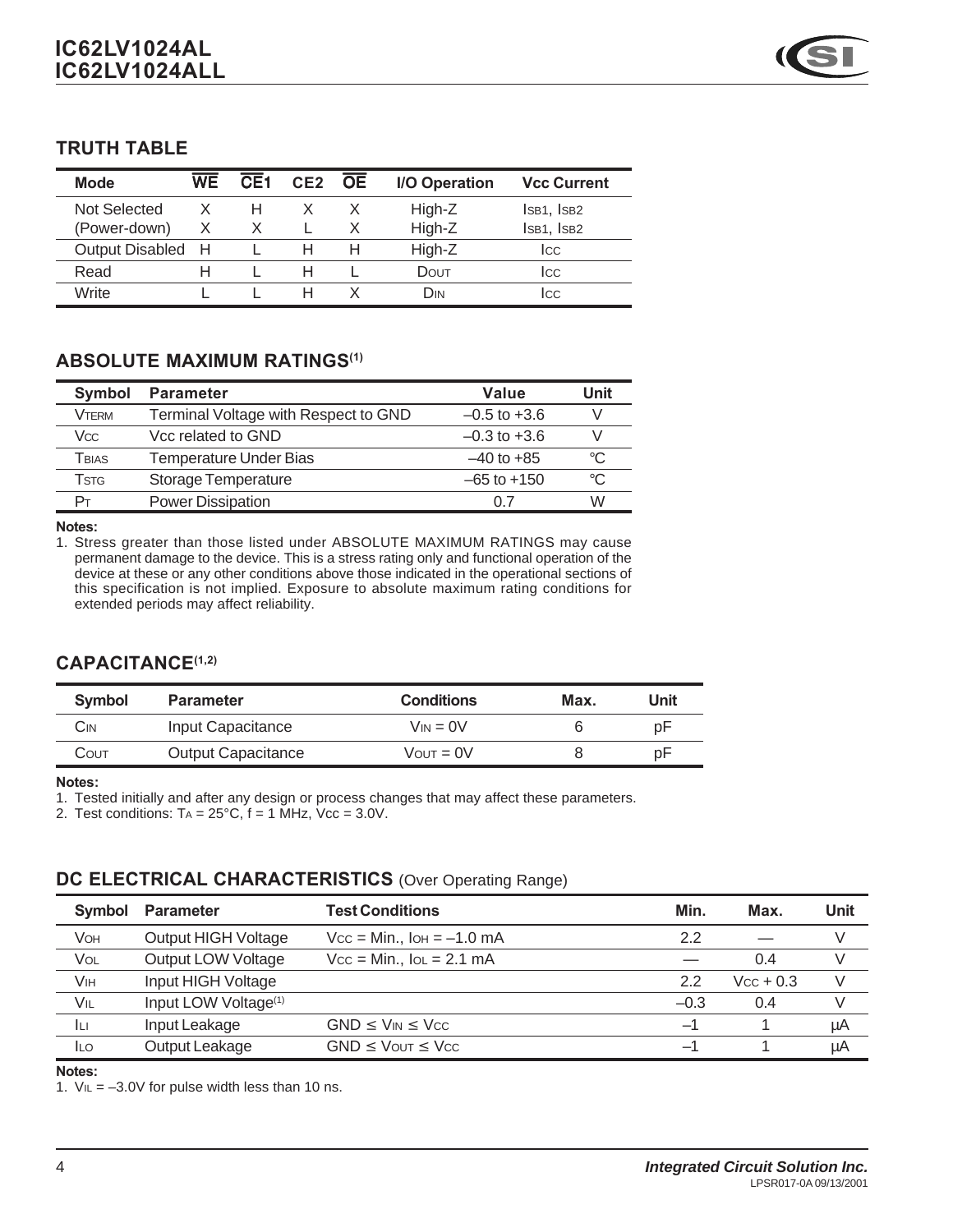|                  |                            |                                                                                                     |      | $-45L$ ns | -55L ns   |      | -70L ns |             |
|------------------|----------------------------|-----------------------------------------------------------------------------------------------------|------|-----------|-----------|------|---------|-------------|
| Symbol           | <b>Parameter</b>           | <b>Test Conditions</b>                                                                              |      | Min. Max. | Min. Max. | Min. | Max.    | <b>Unit</b> |
| $\infty$         | Vcc Dynamic Operating      | $Vcc = Max., CE = VIL$                                                                              | Com. | 40        | 35        |      | 30      | mA          |
|                  | <b>Supply Current</b>      | $I$ $OUT = 0$ mA, $f = f$ $MAX$                                                                     | Ind. | 45        | 40        | —    | 35      |             |
| ISB <sub>1</sub> | <b>TTL Standby Current</b> | $Vcc = Max.$                                                                                        | Com. | 0.8       | 0.8       |      | 0.8     | mA          |
|                  | (TTL Inputs)               | $V_{IN} = V_{IH}$ or $V_{IL}$ , CE1 $\geq$ $V_{IH}$<br>or $CE2 \leq V_{IL}$ , $f = 0$               | Ind. |           |           |      |         |             |
| <b>SB2</b>       | <b>CMOS Standby</b>        | $Vcc = Max., f = 0$                                                                                 | Com. | 50        | 50        |      | 50      | μA          |
|                  | Current (CMOS Inputs)      | $CE1 \geq Vcc - 0.2V$ ,<br>$CE2 \leq 0.2V$ ,<br>or $V_{IN} \geq V_{CC} - 0.2V$ , $V_{IN} \leq 0.2V$ | Ind. | 75        | 75        |      | 75      |             |

#### *IC62LV1024AL POWER SUPPLY CHARACTERISTICS(1)* (Over Operating Range)

#### *Note:*

1. At  $f = f$  max, address and data inputs are cycling at the maximum frequency,  $f = 0$  means no input lines change.

#### *IC62LV1024ALL POWER SUPPLY CHARACTERISTICS(1)* (Over Operating Range)

|                  |                            |                                                                                                     |      | $-45LL$ ns | $-55LL$ ns |                          | $-70LL$ ns |             |
|------------------|----------------------------|-----------------------------------------------------------------------------------------------------|------|------------|------------|--------------------------|------------|-------------|
| Symbol           | <b>Parameter</b>           | <b>Test Conditions</b>                                                                              |      | Min. Max.  | Min. Max.  | Min.                     | Max.       | <b>Unit</b> |
| $\infty$         | Vcc Dynamic Operating      | $Vcc = Max., CE = VIL$                                                                              | Com. | 40         | 35         |                          | 30         | mA          |
|                  | <b>Supply Current</b>      | $I$ $OUT = 0$ mA, $f = f$ $MAX$                                                                     | Ind. | 45         | 40         | —                        | 35         |             |
| ISB <sub>1</sub> | <b>TTL Standby Current</b> | $Vcc = Max.$                                                                                        | Com. | 0.8        | 0.8        | $\overline{\phantom{0}}$ | 0.8        | mA          |
|                  | (TTL Inputs)               | $V_{IN} = V_{IH}$ or $V_{IL}$ , CE1 $\geq$ $V_{IH}$<br>or $CE2 \leq V_{IL}$ , $f = 0$               | Ind. |            |            |                          |            |             |
| SB <sub>2</sub>  | <b>CMOS Standby</b>        | $Vcc = Max., f = 0$                                                                                 | Com. | 5          | 5          |                          | 5          | μA          |
|                  | Current (CMOS Inputs)      | $CE1 \geq Vcc - 0.2V$ ,<br>$CE2 \leq 0.2V$ ,<br>or $V_{IN} \geq V_{CC} - 0.2V$ , $V_{IN} \leq 0.2V$ | Ind. | 10         | 10         |                          | 10         |             |

#### *Note:*

1. At  $f = f$  max, address and data inputs are cycling at the maximum frequency,  $f = 0$  means no input lines change.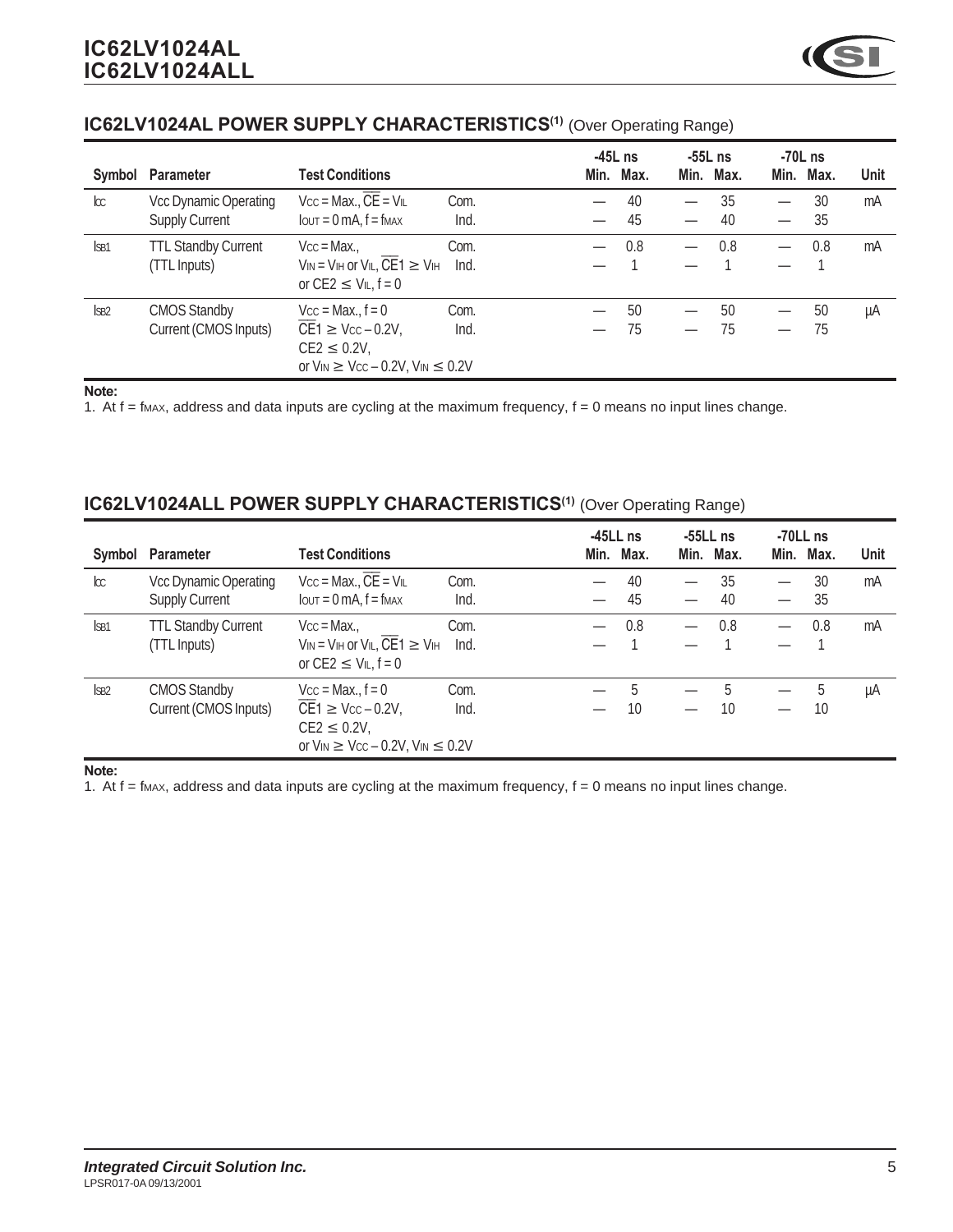### *READ CYCLE SWITCHING CHARACTERISTICS(1)* (Over Operating Range)

|                          |                             | $-45$       |      |                | $-55$ |             | $-70$ |      |
|--------------------------|-----------------------------|-------------|------|----------------|-------|-------------|-------|------|
| <b>Symbol</b>            | <b>Parameter</b>            | Min.        | Max. | Min.           | Max.  | Min.        | Max.  | Unit |
| t <sub>RC</sub>          | Read Cycle Time             | 45          |      | 55             |       | 70          |       | ns   |
| taa                      | Address Access Time         | —           | 45   |                | 55    |             | 70    | ns   |
| toha                     | Output Hold Time            | 10          |      | 10             |       | 10          |       | ns   |
| t <sub>ACE1</sub>        | <b>CE1 Access Time</b>      |             | 45   |                | 55    |             | 70    | ns   |
| t <sub>ACE2</sub>        | <b>CE2 Access Time</b>      |             | 45   |                | 55    |             | 70    | ns   |
| <b>t</b> <sub>DOE</sub>  | <b>OE</b> Access Time       |             | 20   |                | 25    |             | 35    | ns   |
| $t$ LZOE <sup>(2)</sup>  | OE to Low-Z Output          | $\mathbf 0$ |      | 5              |       | 5           |       | ns   |
| $t$ HZOE $(2)$           | OE to High-Z Output         | 0           | 15   | $\mathbf 0$    | 20    | $\mathbf 0$ | 25    | ns   |
| $t$ LZCE1 $(2)$          | CE1 to Low-Z Output         | 5           |      | $\overline{7}$ |       | 10          |       | ns   |
| $t$ LZCE2 <sup>(2)</sup> | CE2 to Low-Z Output         | 5           |      | 7              |       | 10          |       | ns   |
| $t$ HZCE $(2)$           | CE1 or CE2 to High-Z Output | 0           | 15   | 0              | 20    | $\mathbf 0$ | 25    | ns   |

#### *Notes:*

1. Test conditions assume signal transition times of 5 ns or less, timing reference levels of 1.5V, input pulse levels of 0.4V to 2.2V and output loading specified in Figure 1.

2. Tested with the load in Figure 2. Transition is measured ±500 mV from steady-state voltage. Not 100% tested.

#### *AC TEST CONDITIONS*

| <b>Parameter</b>                               | Unit            |
|------------------------------------------------|-----------------|
| Input Pulse Level                              | $0.4V$ to 2.2V  |
| Input Rise and Fall Times                      | 5 <sub>ns</sub> |
| Input and Output Timing<br>and Reference Level | 1.5V            |
| Output Load                                    | See Figures 1   |

### *AC TEST LOADS*





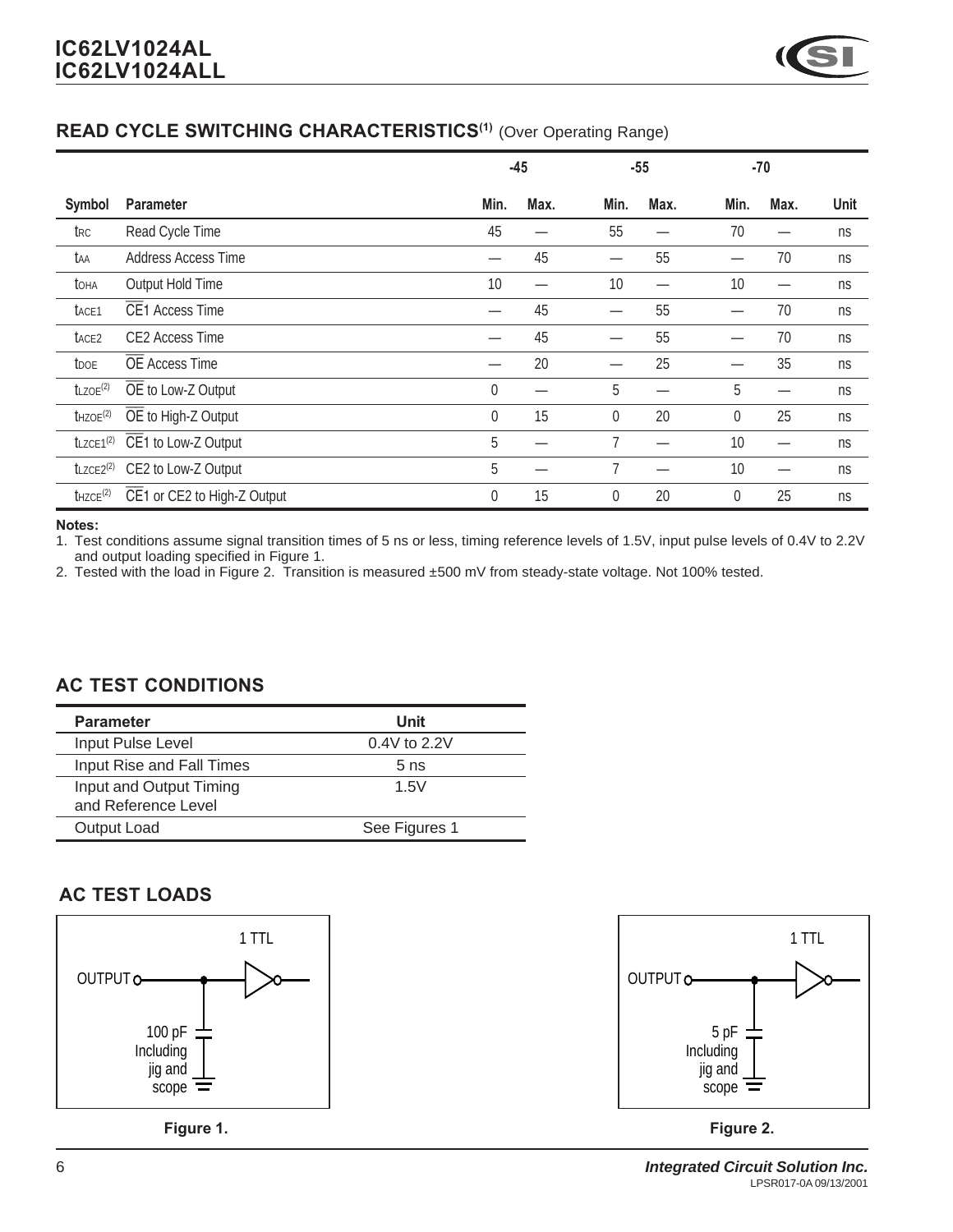

### *AC WAVEFORMS*





#### *READ CYCLE NO. 2(1,3)*



#### *Notes:*

- 1. WE is HIGH for a Read Cycle.
- 2. The device is continuously selected.  $\overline{OE}$ ,  $\overline{CE1}$  = V<sub>IL</sub>, CE2 = V<sub>IH</sub>.
- 3. Address is valid prior to or coincident with CE1 LOW and CE2 HIGH transitions.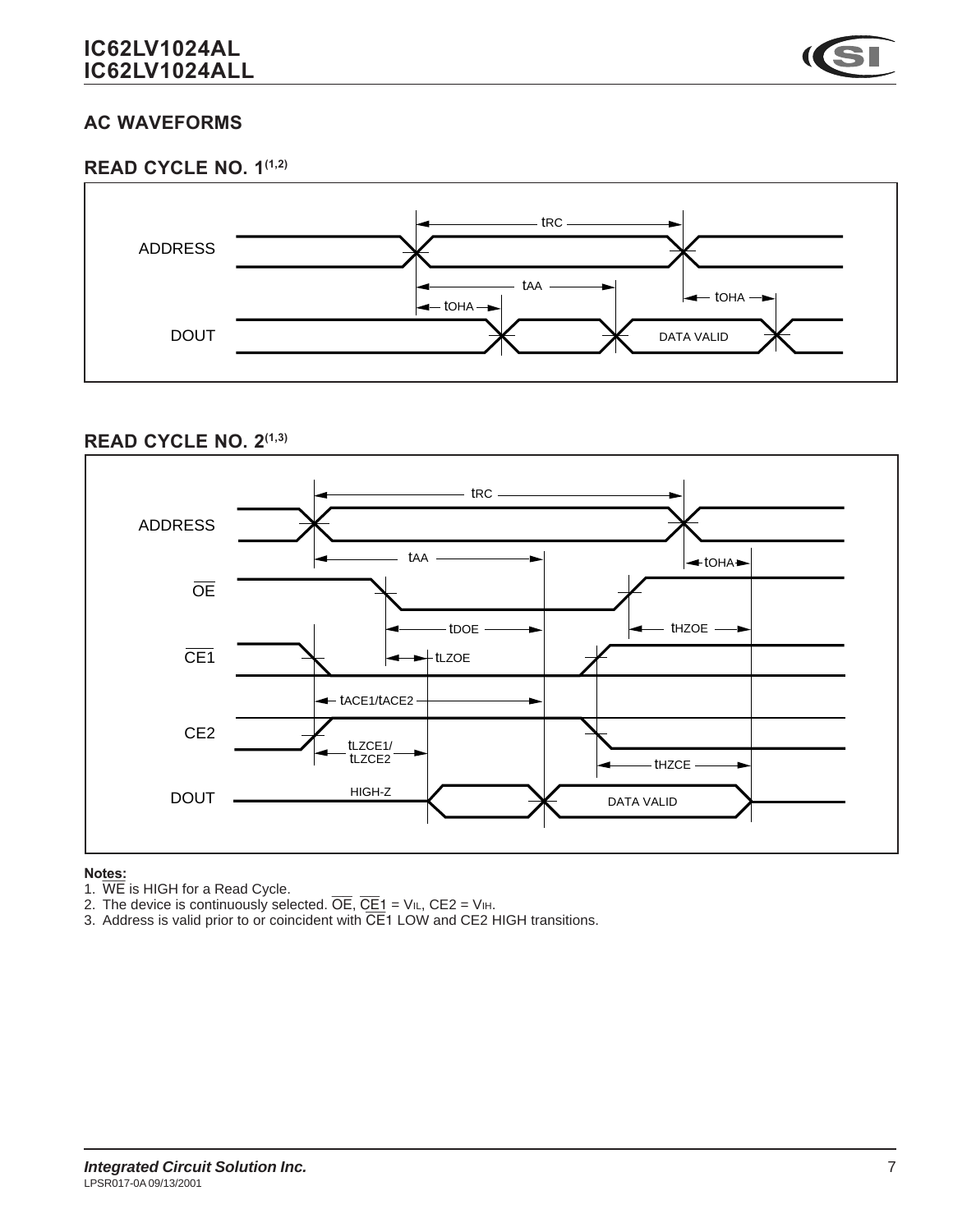

# **WRITE CYCLE SWITCHING CHARACTERISTICS<sup>(1,3)</sup> (Over Operating Range, Standard and Low**

Power)

|                         |                                 | $-45$ |      | $-55$ |      | $-70$ |                     |
|-------------------------|---------------------------------|-------|------|-------|------|-------|---------------------|
| Symbol                  | <b>Parameter</b>                | Min.  | Max. | Min.  | Max. | Min.  | Max.<br><b>Unit</b> |
| twc                     | Write Cycle Time                | 45    |      | 55    |      | 70    | ns                  |
| t <sub>sce1</sub>       | CE1 to Write End                | 35    |      | 50    |      | 60    | ns                  |
| t <sub>sce2</sub>       | CE2 to Write End                | 35    |      | 50    |      | 60    | ns                  |
| taw                     | Address Setup Time to Write End | 35    |      | 50    |      | 60    | ns                  |
| tha                     | Address Hold from Write End     | 0     |      | 0     |      | 0     | ns                  |
| tsa                     | Address Setup Time              | 0     |      | 0     |      | 0     | ns                  |
| $t$ PWE $(4)$           | <b>WE Pulse Width</b>           | 35    |      | 40    |      | 55    | ns                  |
| tsp                     | Data Setup to Write End         | 25    |      | 25    |      | 30    | ns                  |
| thd                     | Data Hold from Write End        | 0     |      | 0     |      | 0     | ns                  |
| $t$ HZWE $(2)$          | WE LOW to High-Z Output         |       | 15   |       | 20   | 0     | 25<br>ns            |
| $t$ LZWE <sup>(2)</sup> | WE HIGH to Low-Z Output         | 5     |      | 5     |      | 5     | ns                  |

#### *Notes:*

1. Test conditions assume signal transition times of 5 ns or less, timing reference levels of 1.5V, input pulse levels of 0.4V to 2.2V and output loading specified in Figure 1.

2. Tested with the load in Figure 2. Transition is measured ±500 mV from steady-state voltage. Not 100% tested.

3. The internal write time is defined by the overlap of  $\overline{CE}$ 1 LOW, CE2 HIGH and  $\overline{WE}$  LOW. All signals must be in valid states to initiate a Write, but any one can go inactive to terminate the Write. The Data Input Setup and Hold timing are referenced to the rising or falling edge of the signal that terminates the Write.

4. Tested with OE HIGH.

### *AC WAVEFORMS WRITE CYCLE NO. 1 (*WE *Controlled)(1,2)*

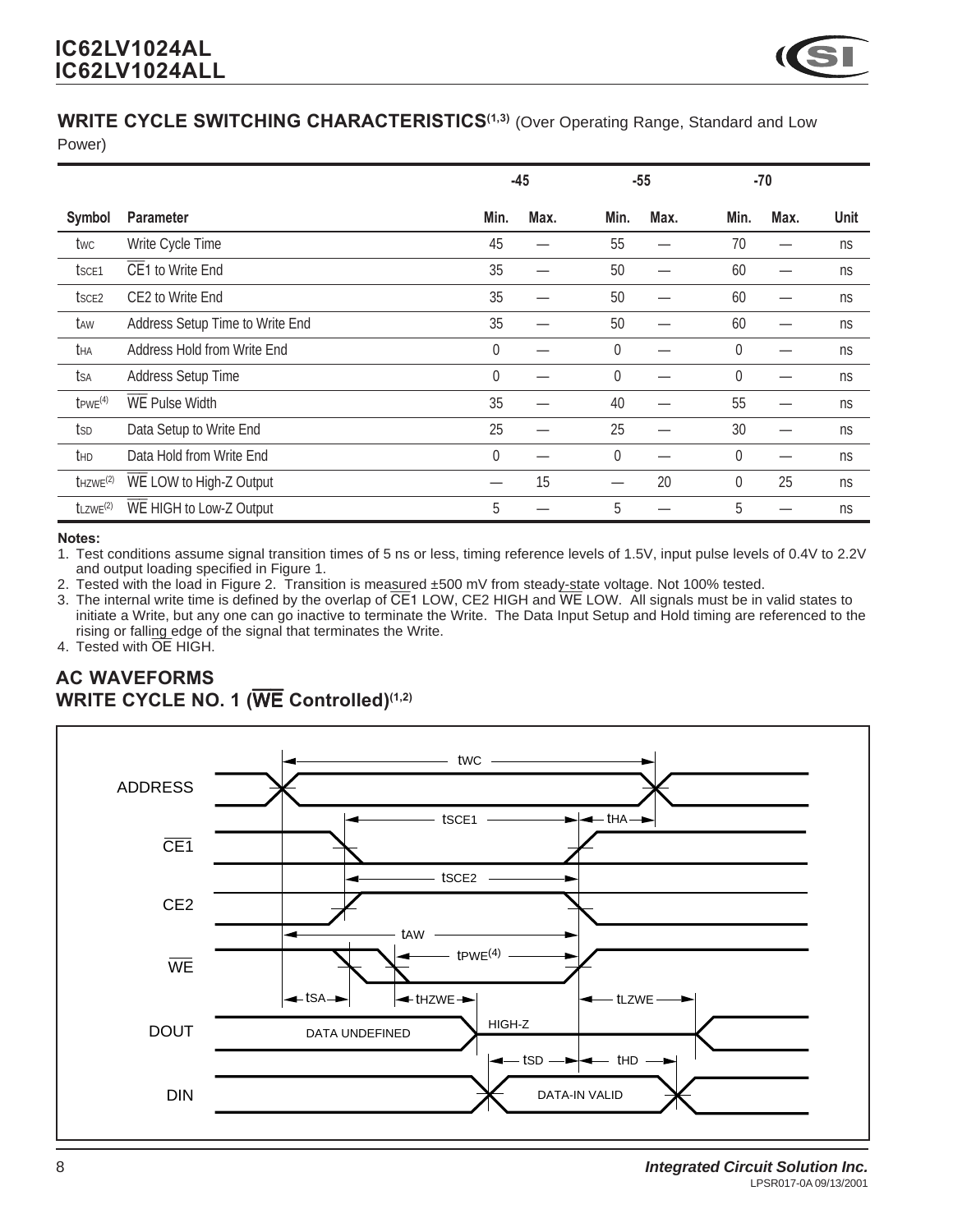### *WRITE CYCLE NO. 2 (*CE1*, CE2 Controlled)(1,2)*



*Notes:*

- 1. The internal write time is defined by the overlap of  $\overline{CE}$ 1 LOW, CE2 HIGH and WE LOW. All signals must be in valid states to initiate a Write, but any one can go inactive to terminate the Write. The Data Input Setup and Hold timing are referenced to the rising or falling edge of the signal that terminates the Write.
- 2. I/O will assume the High-Z state if  $\overline{OE}$  = V<sub>IH</sub>.

### *DATA RETENTION SWITCHING CHARACTERISTICS*

| <b>Symbol</b>    | <b>Parameter</b>          | <b>TestCondition</b>                                                                    |              | Min.                     | Max. | <b>Unit</b> |  |
|------------------|---------------------------|-----------------------------------------------------------------------------------------|--------------|--------------------------|------|-------------|--|
| VDR              | Vcc for Data Retention    | See Data Retention Waveform                                                             |              | 2.0                      | 3.3  |             |  |
| bк               | Data Retention Current    | $\text{Vcc} = 2.0 \text{V}$ , $\overline{\text{CE}} = 1 \geq \text{Vcc} - 0.2 \text{V}$ | $Com. (-L)$  |                          | 30   | μA          |  |
|                  |                           |                                                                                         | Com. (-LL)   |                          | ა    | μA          |  |
|                  |                           |                                                                                         | Ind. $(-L)$  | $\overline{\phantom{0}}$ | 50   | μA          |  |
|                  |                           |                                                                                         | $Ind. (-LL)$ |                          | 10   | μA          |  |
| tsdr             | Data Retention Setup Time | See Data Retention Waveform                                                             |              |                          |      | ns          |  |
| t <sub>RDR</sub> | <b>Recovery Time</b>      | See Data Retention Waveform                                                             |              | trc                      |      | ns          |  |

# *DATA RETENTION WAVEFORM (*CE1 *Controlled)*

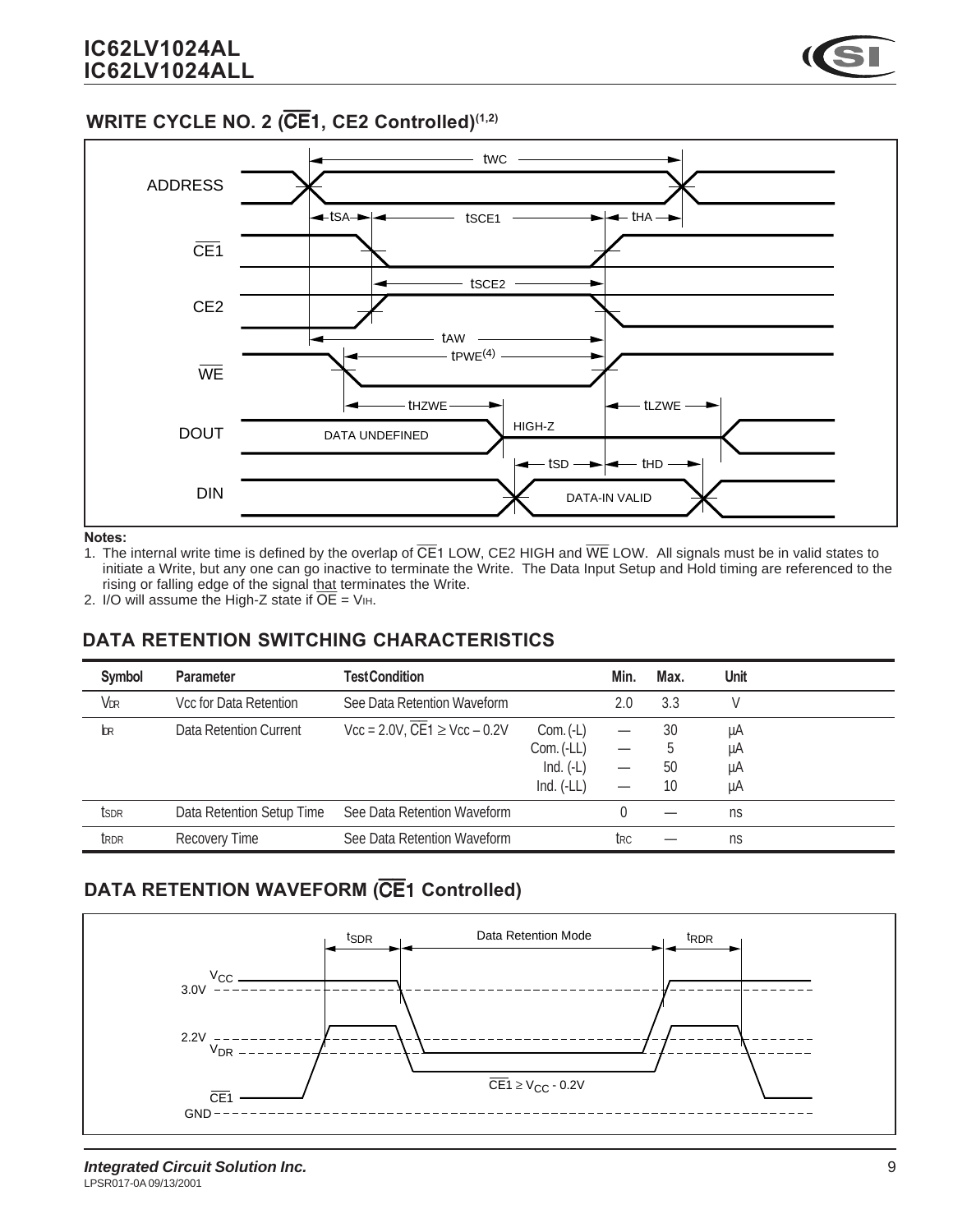

# *DATA RETENTION WAVEFORM (CE2 Controlled)*



### *IC62LV1024AL ORDERING INFORMATION Commercial Range: 0°C to +70°C*

| Speed (ns) | Order Part No.   | Package        |
|------------|------------------|----------------|
| 45         | IC62LV1024AL-45O | 450milSOP      |
|            | IC62LV1024AL-45T | 8*20mmTSOP-1   |
|            | IC62LV1024AL-45H | 8*13.4mmTSOP-1 |
|            | IC62LV1024AL-45B | 6*8mmTF-BGA    |
| 55         | IC62LV1024AL-55Q | 450milSOP      |
|            | IC62LV1024AL-55T | 8*20mmTSOP-1   |
|            | IC62LV1024AL-55H | 8*13.4mmTSOP-1 |
|            | IC62LV1024AL-55B | 6*8mmTF-BGA    |
| 70         | IC62LV1024AL-70Q | 450milSOP      |
|            | IC62LV1024AL-70T | 8*20mmTSOP-1   |
|            | IC62LV1024AL-70H | 8*13.4mmTSOP-1 |
|            | IC62LV1024AL-70B | 6*8mmTF-BGA    |

### *IC62LV1024AL ORDERING INFORMATION Industrial Range: –40°C to +85°C*

| Speed (ns) | <b>Order Part No.</b> | Package        |
|------------|-----------------------|----------------|
| 45         | IC62LV1024AL-45QI     | 450milSOP      |
|            | IC62LV1024AL-45TI     | 8*20mmTSOP-1   |
|            | IC62LV1024AL-45HI     | 8*13.4mmTSOP-1 |
|            | IC62LV1024AL-45BI     | 6*8mmTF-BGA    |
| 55         | IC62LV1024AL-55QI     | 450milSOP      |
|            | IC62LV1024AL-55TI     | 8*20mmTSOP-1   |
|            | IC62LV1024AL-55HL     | 8*13.4mmTSOP-1 |
|            | IC62LV1024AL-55BI     | 6*8mmTF-BGA    |
| 70         | IC62LV1024AL-70QI     | 450milSOP      |
|            | IC62LV1024AL-70TI     | 8*20mmTSOP-1   |
|            | IC62LV1024AL-70HI     | 8*13.4mmTSOP-1 |
|            | IC62LV1024AL-70BI     | 6*8mmTF-BGA    |